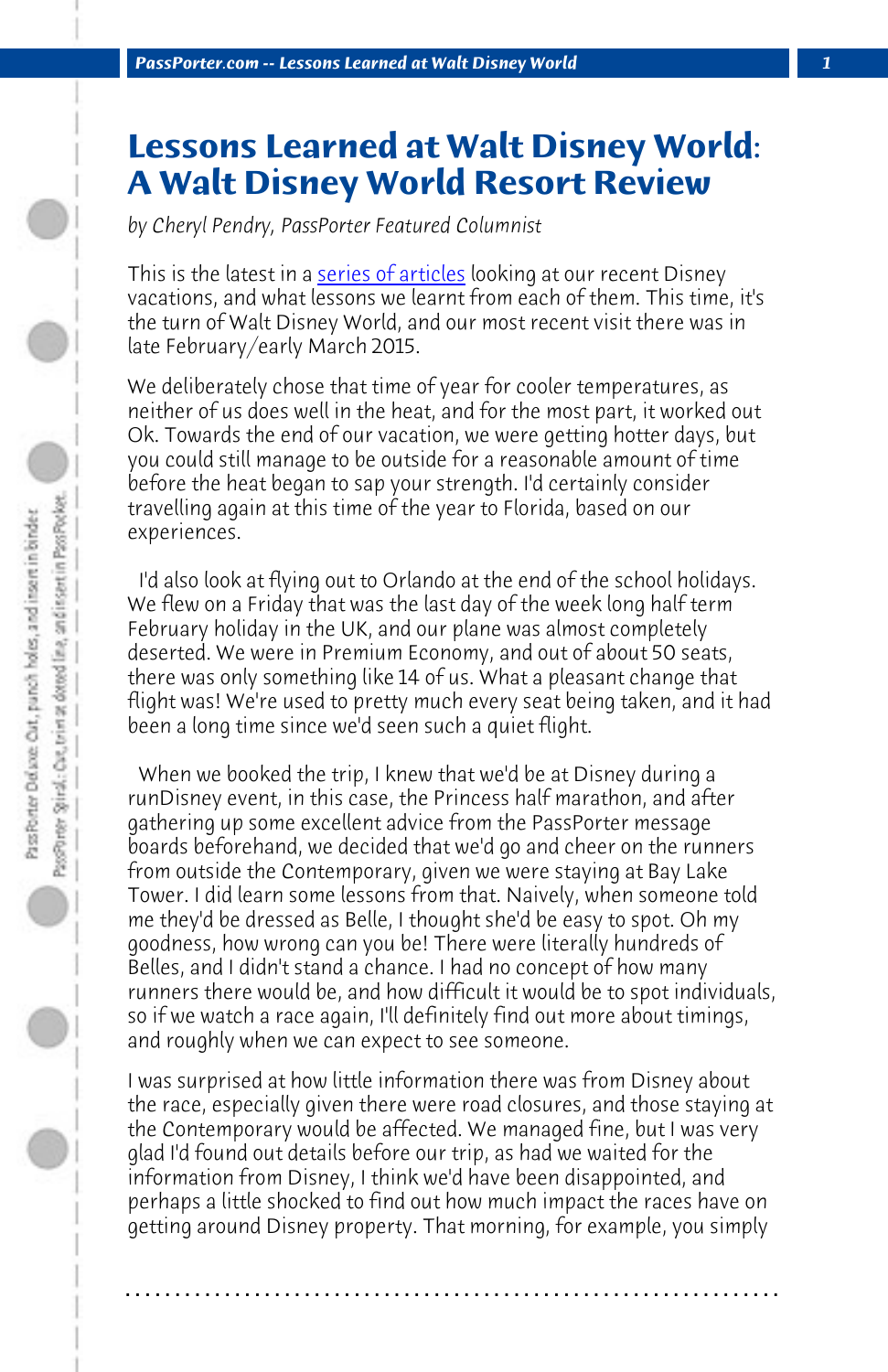*PassPorter.com -- Lessons Learned at Walt Disney World (continued) 2*

could not walk from the Contemporary to the Magic Kingdom, and that wasn't very well advertised.

 Something else I learnt this trip was that it didn't seem to matter how early I timed our dinner for, with the intention of seeing IllumiNations afterwards, it just didn't work out. We had three nights in a row, where our ADR times were between 6:15pm and 6:45pm, and we were seated on time at each restaurant, but the meals ended up taking a lot longer than we anticipated. It wasn't a bad thing, as we were with great friends, and the course were all well timed, but if I want to see IllumiNations after dinner on a future trip, I'll definitely be making our reservation times even earlier to ensure that happens.

 Staying with dining, I don't know about you, but sometimes we find it takes many trips to return to a specific restaurant. It's not that we've had a bad experience there, rather it's there are just too many great places to eat at Walt Disney World that getting around them all takes forever! We made our way back to the Garden Grill and absolutely adored our dinner there, while our lunch at the Hollywood Brown Derby was superb. Admittedly, our dinner at Il Mulino at the Swan wasn't quite as good as we remembered from many years earlier, but I'm glad we finally got back there to find out.

 Unfortunately, the final lesson from this vacation wasn't a very good one. As it ca[me closer to heading home, I developed a che](http://www.passporter.com/articles/cheryl-pendry-featured-columnist.asp)st infection, which really impacted on our last few days. Unable to sleep at night, because of the coughing, it was tough to keep going during the day, but that's exactly what I did. Was that the right thing to do? It's hard to know. I certainly made sure that, despite how awful I was feeling, we made the best of the remainder of our vacation, but doing that did impact on my health to the point where I was ill when I got back home. There's certainly a lesson there in not overdoing it, when your body is telling you to take care, but equally, it is Disney, and you always want to make the most of your time there. I can at least say I managed that….

*About The Author: Cheryl and husband Mark live in England and love to travel, particularly to America. They are in the process of visiting every Disney theme park around the world, having already been to Disneyland Resort Paris, Hong Kong Disneyland and both American Disney resorts. They are now planning for their trip to Japan in the spring to visit the Tokyo Disney Resort.* Click here to view more of Cheryl's articles!

**. . . . . . . . . . . . . . . . . . . . . . . . . . . . . . . . . . . . . . . . . . . . . . . . . . . . . . . . . . . . . . . . . .**

*Article last updated: 01-05-2016*